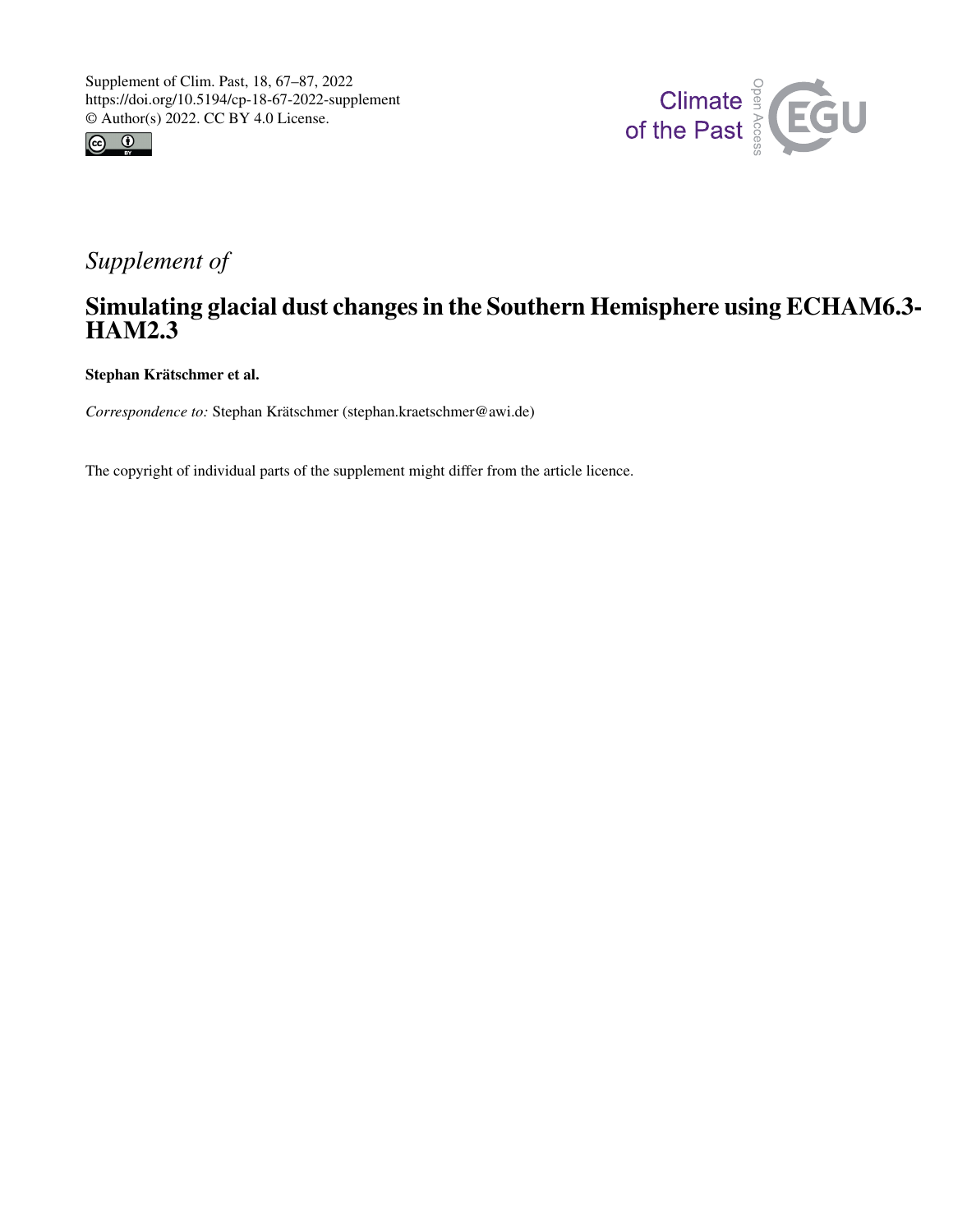# **Supplement Material**



### Figure S1. Scatterplot showing the comparison of the total dust deposition simulated by our model to observational data from 84 sites (Huneeus et al., 2011) for present-day climate conditions. The plot suggests in particular in the West Pacific an improvement of the model used in our study compared to the older version used by (Stanelle et al., 2014).